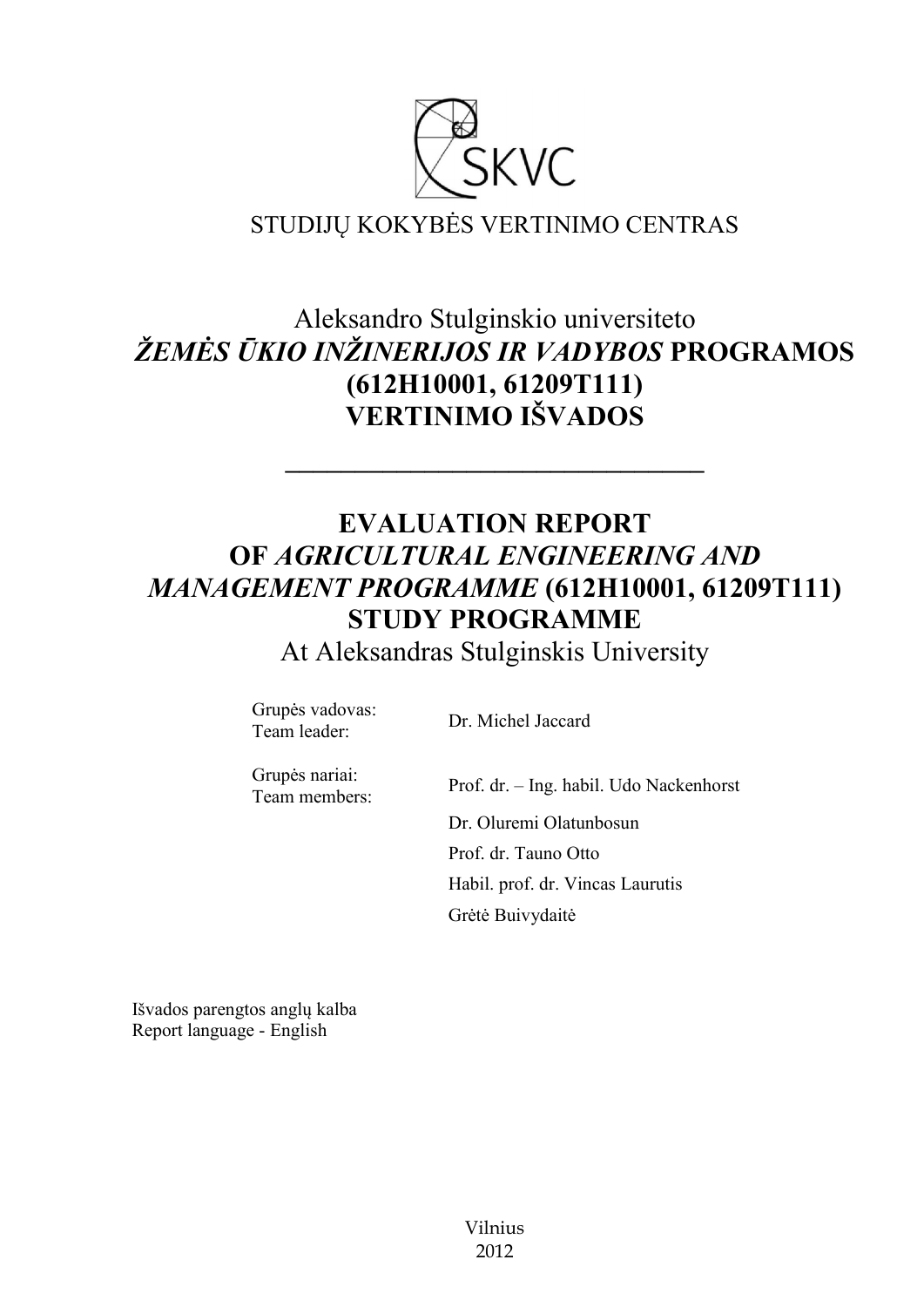| Studijų programos pavadinimas                           | Žemės ūkio inžinerija ir vadyba            |
|---------------------------------------------------------|--------------------------------------------|
| Valstybinis kodas                                       | 612H10001, 61209T111                       |
| Studijų sritis                                          | technologijos mokslai                      |
| Studijų kryptis                                         | bendroji inžinerija                        |
| Studijų programos rūšis                                 | universitetinės studijos                   |
| Studijų pakopa                                          | pirmoji pakopa                             |
| Studijų forma (trukmė metais)                           | dieninės studijos $(4)$ , ištęstinės $(6)$ |
| Studijų programos apimtis kreditais                     | <b>240 ECTS</b>                            |
| Suteikiamas laipsnis ir (ar) profesinė<br>kvalifikacija | bendrosios inžinerijos bakalauras          |
| Studijų programos įregistravimo data                    | 1997 gegužės 16 d.                         |
|                                                         |                                            |

# **DUOMENYS APIE ĮVERTINTĄ PROGRAMĄ**

# **INFORMATION ON EVALUATED STUDY PROGRAMME**

–––––––––––––––––––––––––––––––

| Title of the study programme.                          | <b>Agricultural Engineering and Management</b> |
|--------------------------------------------------------|------------------------------------------------|
| State code                                             | 612H10001, 61209T111                           |
| Study area                                             | <b>Technological Sciences</b>                  |
| Study field                                            | General Engineering                            |
| Kind of the study programme                            | university studies                             |
| Cycle of studies                                       | first                                          |
| Study mode (length in years)                           | full time $(4)$ , part-time $(6)$              |
| Scope of the study programme in credits                | <b>240 ECTS</b>                                |
| Degree and (or) professional qualifications<br>awarded | Bachelor of General Engineering                |
| Date of registration of the study programme            | 16 May 1997                                    |

Studijų kokybės vertinimo centras

© The Centre for Quality Assessment in Higher Education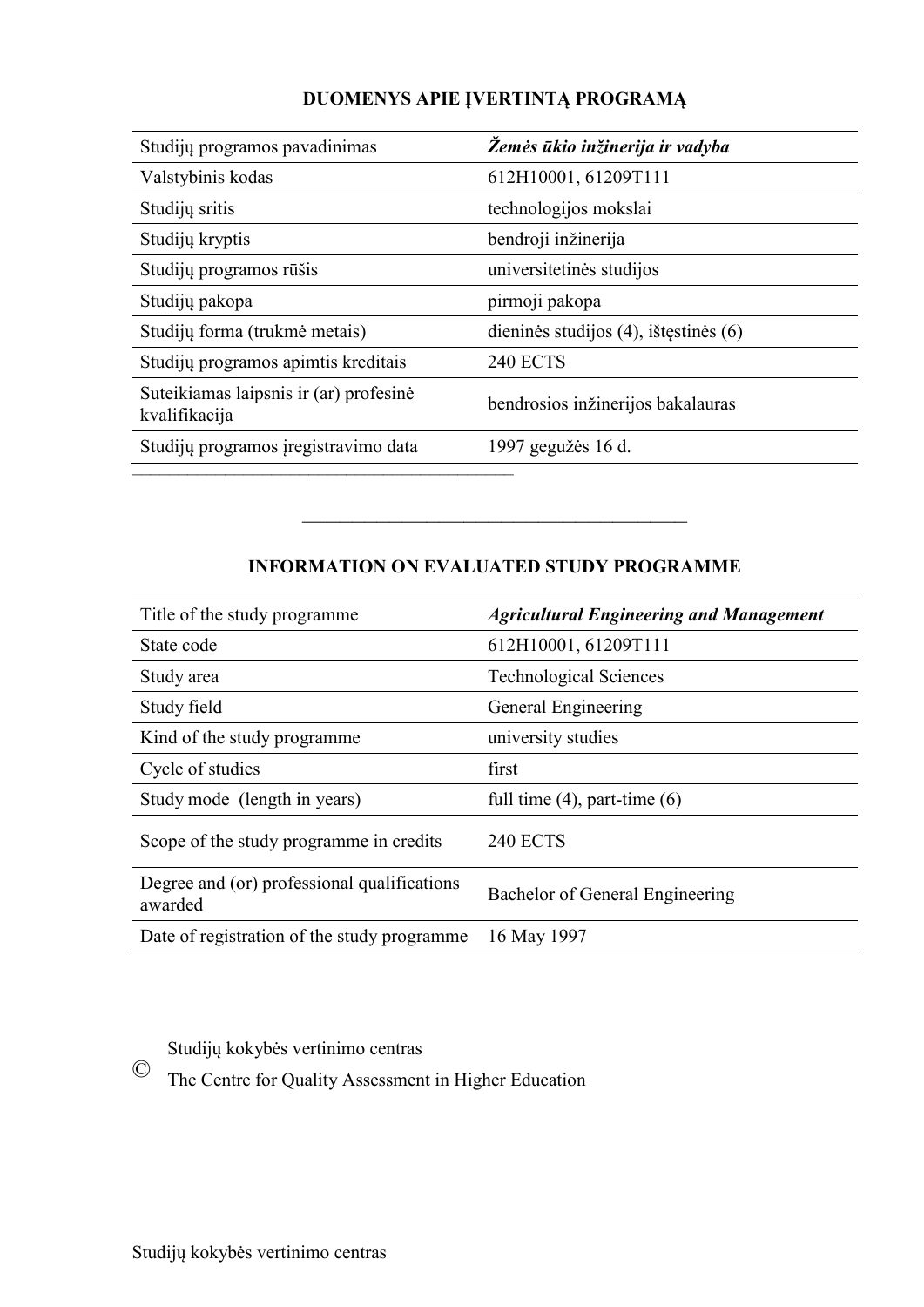# **CONTENTS**

| $\mathbf{1}$ . |  |
|----------------|--|
|                |  |
|                |  |
| 4.             |  |
| 5.             |  |
| 6.             |  |
|                |  |
|                |  |
|                |  |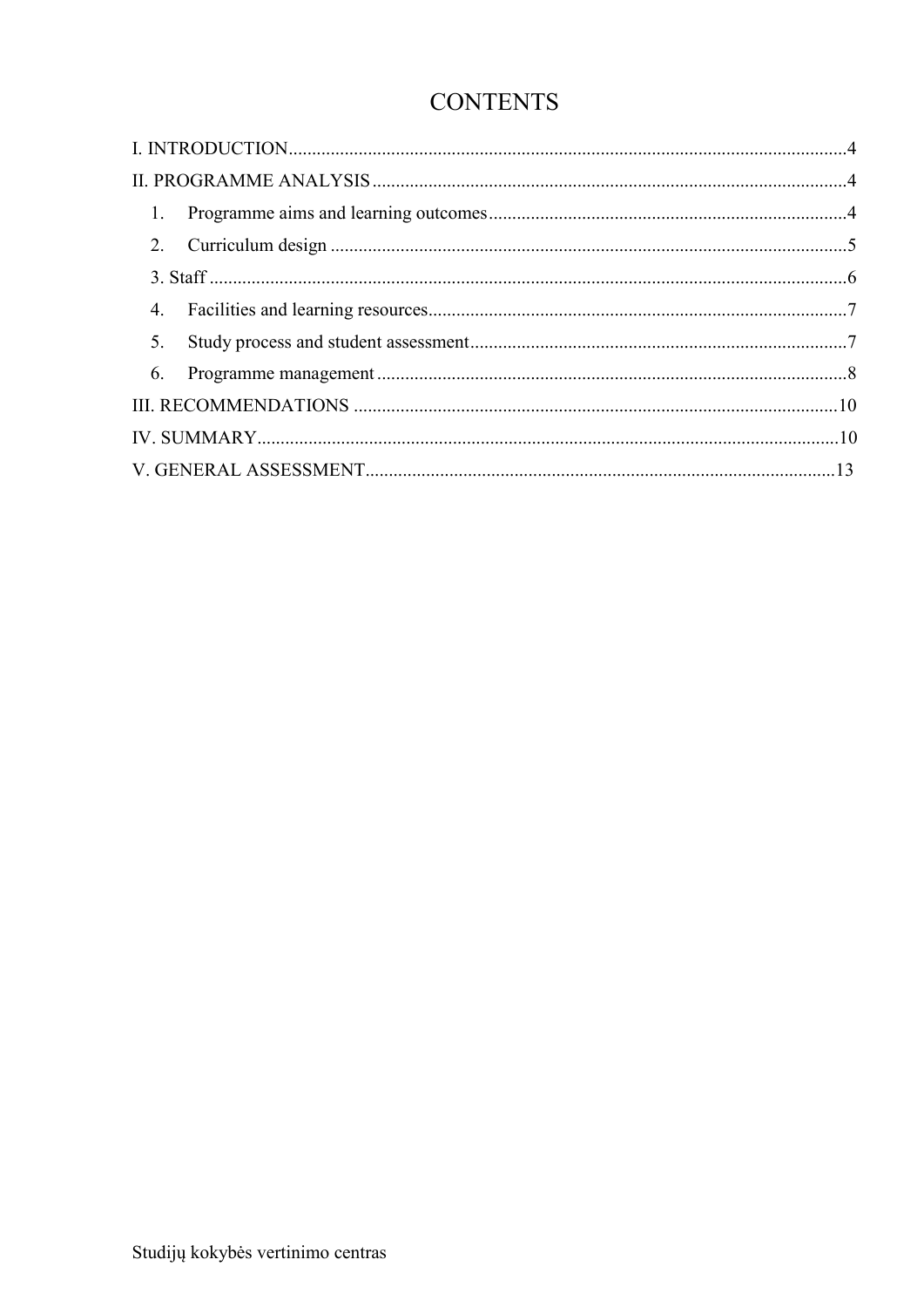#### <span id="page-3-0"></span>I. INTRODUCTION

Since 1997, the Faculty of Agricultural Engineering and Management of the Aleksandras Stulginskis University has offered a Bachelors' degree in Mechanical Engineering in the study field of Agricultural Engineering and Management. In the external assessment of the study programme carried out in 1997 the Bachelor's programme received a positive evaluation. An external evaluation of several study programmes conducted in the study field of Mechanical Engineering and offered in the Faculty (including that of Agricultural Engineering and Management) was carried out in 2008 by a group of experts. While the expert group recommended that the study programme be granted unconditional accreditation, the Council of Study Assessment Experts (SKVC, Order No. 4-994 of April 6 2009) did not approve of the conclusions of the expert group and the study programme received conditional accreditation for 3 years. It was also recommended to the University to merge the study programmes and award a degree of bachelor of general engineering and establish specialisations.

This evaluation report is based on the self-assessment report submitted by Aleksandras Stulginskis University and a visit to the university by the Expert Group on  $23<sup>rd</sup>$  March 2012 during which relevant facilities were inspected and discussions were held with the following groups:

University Administration Self-assessment group Faculty and teaching staff **Students** Alumni and employers

The reader is also kindly asked to consult the general overview report (annex) to become acquainted with general remarks and recommendations addressed to all curricula evaluated during the visit.

#### <span id="page-3-2"></span><span id="page-3-1"></span>II. PROGRAMME ANALYSIS

#### *1. Programme aims and learning outcomes*

The stated aim of the study programme of Agricultural Engineering and Management at the Aleksandras Stulginskis University is to provide future Bachelors with knowledge of general university education and knowledge of general engineering necessary for conducting various engineering related tasks by applying appropriate technologies in the spheres of integrated engineering, human safety and environmental engineering and management, as well as developing the graduates' abilities to apply the acquired knowledge in practical and professional activity. This aim satisfies the general requirements for Technological science studies approved by the Minister of Education and Science (ISAK-734 of April 29 2005) and conforms with international requirements. In order to achieve the aim, three sub-goals or objectives have been developed which are clearly defined and are sufficient to achieve the aim. These are as follows (self-evaluation report, item15):

 Develop the graduates' world view, critical thinking ability, citizenship, creativity and communication and collaboration at international level.

 Develop the graduates' professional competences appropriate to a Bachelor of General Engineering by providing the graduates with knowledge of fundamental sciences, general engineering, mechanics, materials and other fields of engineering and social sciences as well as develop the graduates' ability to apply the acquired kinowledge in solving technological, technical and similar problems

• Provide graduates with knowledge and abilities of business, occupational and environmental safety management that are necessary for performing functions of an engineermanager (head of own business) in companies of technical or technological profile.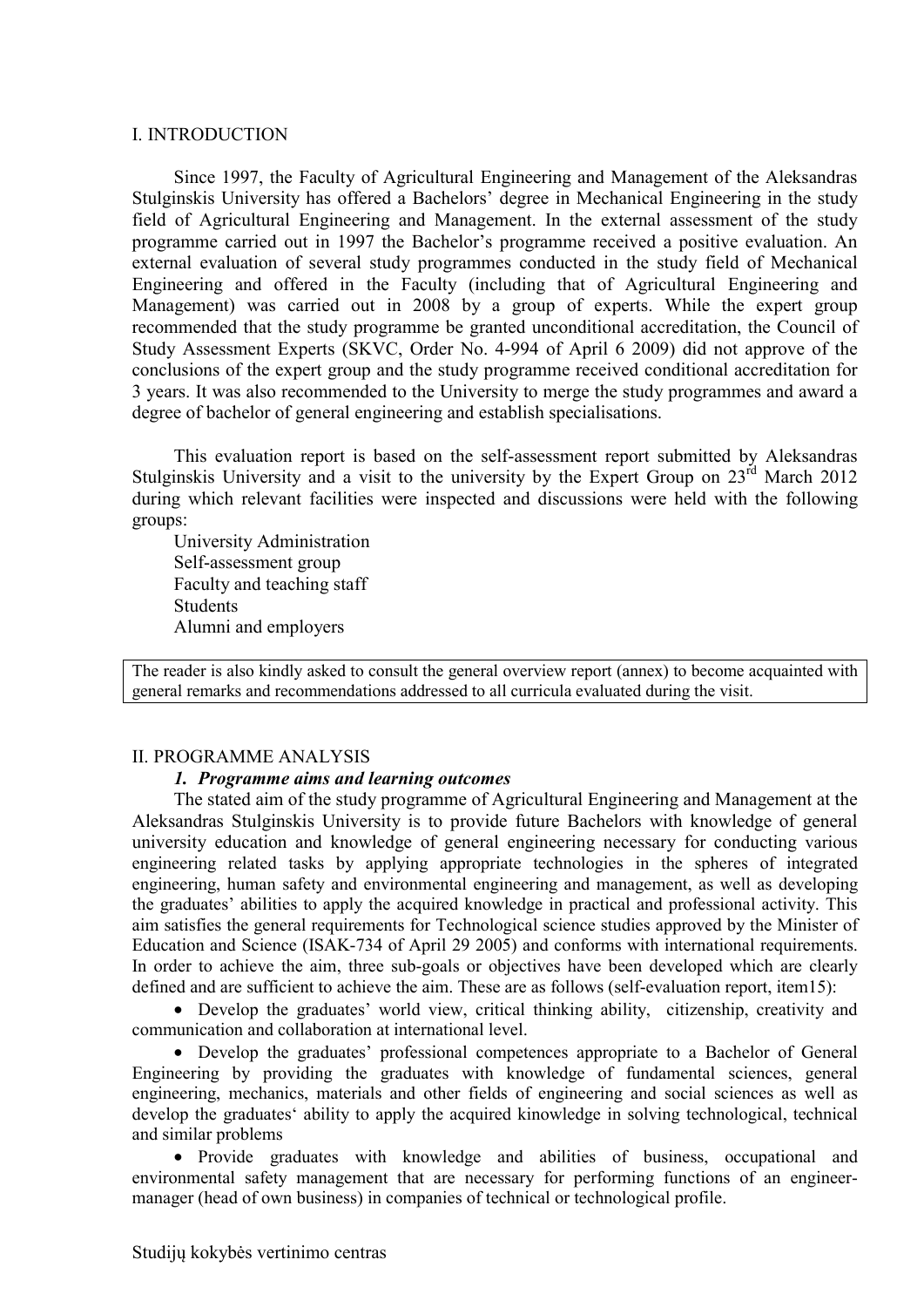The learning outcomes of individual study subjects are described in detail and stated in clear, non-technical form which is publicly accessible, written in comprehensive language. They are well defined, clearly stating the knowledge, awareness, abilities and skills which the graduate will be expected to possess on completion of the Bachelors programme. They are based on the academic and professional competences required of a Bachelor of Engineering in the general area of mechanical engineering and they comply with the aim of the study programme. However, they are based only on the first level of Bloom's taxonomy – knowledge, skills and attitude. A table which shows a mapping of learning outcomes to individual study subjects but this table is rather simplistic. A more detailed analysis is recommended.

One of the weaknesses of the Lithuanian agriculture sector identified in the Long-term Economic Development Strategy of Lithuania until 2015 (as stated in the self evaluation report) is the insufficient knowledge and technical awareness of individuals involved this activity, their insufficient competences and preparation to work under competitive market conditions. There is also a perceived lack of experience in management and economics, and underdeveloped abilities to choose appropriate machinery, equipment and technologies. Therefore there is a real need for the Bachelors programme in Agricultural Engineering and Management to produce graduates with the appropriate technical and management knowledge and skills if the goals of the long-term economic development of Lithuania are to be achieved. Moreover, the results of annual surveys of graduates conducted from 2007-2010 showed the high level of employability of the graduates with only 2% remaining unemployed 6 months after graduation. A survey of companies in the agriculture sector showed that there is a continuing need for first cycle graduates for the foreseeable future. Therefore the production of Bachelor graduates meets both public needs and the needs of the labour market.

The programme aims and learning outcomes are consistent with the level of knowledge, awareness and skills requirements of Bachelors' degrees in general engineering internationally. They conform to the requirement for the qualification of the trained specialists established according to Level 6 in the European Qualification Framework and are based on the provisions of Dublin descriptors which state that a graduate from the first cycle of studies has to 'demonstrate and to be able to apply knowledge and understanding supported by advanced textbooks knowledge and knowledge at the forefront of the study field, to be able to collect and interpret data in the field of studies, which are necessary for finding solutions to important social and engineering problems, to substantiate suggested solutions devising and sustaining arguments, to communicating information to audiences of specialists and non-specialists, to possess skills of autonomous learning that are of relevance pursuing degree in further cycles of studies'. Participation in international programmes such as Erasmus, NOVA-BOVA and Leonardo da Vinci is designed to ensure that both students and teachers are exposed to international teaching and learning methods as well as the knowledge and skills of their peers in other countries. However the self-assessment reported that there is insufficient participation in these mobility programmes by students (confirmed by students in interviews) because of lack of sufficient study subjects in foreign languages and difficulty of students finding suitable study subjects in host institutions.

The name of the programme – Agricultural Engineering and Management – is quite clear and appropriate. The degree is awarded in the general field of engineering which is the most appropriate of the classifications approved by the Ministry of Education.

#### *2. Curriculum design*

<span id="page-4-0"></span>The curriculum design meets legal requirements in all respects. The programme complies with the national legal acts and the regulations for undergraduate study programmes as shown in the self-evaluation report. The total volume of the study programme is 240 ECTS credits. The study programme consists of general university study subjects (18 ECTS credits – min 15), study subjects in the study field (173 ECTS credits – min 165) and study subjects of other study fields and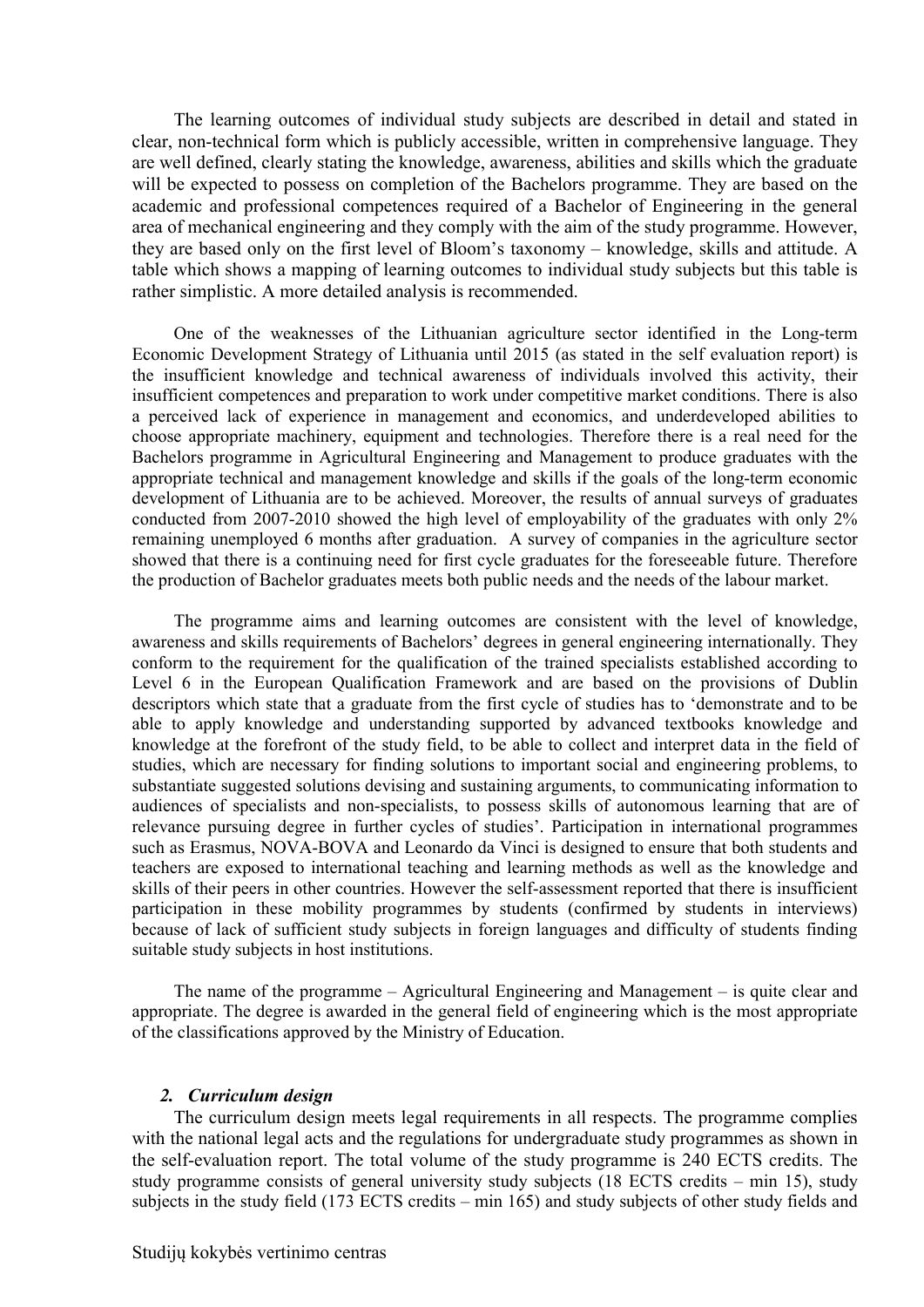freely elective study subjects (49 ECTS credits – max 60). The volume of the Bachelor paper is 12 ECTS credits (min 8) while the total volume of practical placements is 15 ECTS credits (min 15). The study subjects are spread evenly with 30 ECTS credits per semester (FT) and 19-21 ECTS (PT) being taken. The number of subjects per semester do not exceed 7. It appears that care has been taken to ensure a logical sequence in the delivery of the study subjects, consistent with the learning outcomes without undue repetition of material although it would be expected that some revision of prior material would be appropriate in linking previously taught material to new material.

The content of the study subjects is at the level that would be expected for a Bachelors programme. A combination of lectures, tutorials, seminars and practical work is used in delivering the modules. Some of the practical work involves team work which is appropriate to achieve the learning outcomes. The scope of the individual modules and programme as a whole is sufficient to ensure the learning outcomes. The proportion of contact hours for individual study subjects varies between 53% and 60%, apart from the practical trainings and the final Bachelor paper. This proportion is fine in the early part of the programme where strongly guided learning is important to ensure a sound basic scientific foundation. However the proportion of independent learning should increase in the latter stages of the programme, particularly in the last two years to encourage students' self-reliance.

The process of internal quality assurance has been established by the Statute of ASU. This provides for an annual review of the study programme based on the model proposed by European Foundation for Quality Management as well as provisions and guidelines of quality assurance in European higher education. This has been implemented by the university since 2010 and should ensure that the content of the programme is updated annually to reflect the latest achievements in science and technology. Study subject materials are still being prepared for placement in the virtual learning environment 'Moodle'. Consultation sessions with teachers are available for all sets of students, Full Time and Part Time.

## *3. Staff*

<span id="page-5-0"></span>All the teachers on the programme meet the qualification requirements. There are 4 professors, 2 of whom teach core subjects while 2 teach specialist subjects. There are 23 associate professors (1 of whom teaches general education subjects, 20 teach study field subjects, and 2 teach alternative subjects in the main study field). There are also 3 lecturers with doctor's degree, 10 lecturers and one assistant lecturer who teach in the first circle of study programme. They are all well qualified and have requisite experience in the subjects which they teach. This satisfies the legal requirements as set out by the order of the minister of education and science. The teachers are mostly active researchers and it is reported that the volume of research is on an upward trend. This augurs well for ensuring that students are exposed to the latest research developments. However, it is noted that majority of the publications are in regional journals and local conferences. There is a need for the academic staff to engage more with the international community by attending international conferences and publishing in the top international journals in their field. The student-staff ratio is excellent at 9 to 1. The age profile of the teachers is good with a good number of younger staff. Staff turnover is insignificant and it appears that succession planning is in place to replace retiring teachers. The fact that selection of teachers is on a competitive basis should ensure that the students are taught by the best available teachers. There appears to be an active culture of scientific research in the faculty with teachers actively participating in conferences both in Lithuania and abroad as well as regularly hosting scientific conferences. The upward trend in the volume of research output and research income is very encouraging. However, as pointed out above, attendance at international scientific conferences and publication in top international journals should be encouraged.

Teachers seem to spend a high proportion of their time in pedagogical activity (between 52% and 60%, as stated in the self-evaluation report. This is because of the high proportion of contact with students. If the proportion of student self-study is increased, this will release more time for teachers to engage in research activities and improve the scientific content of the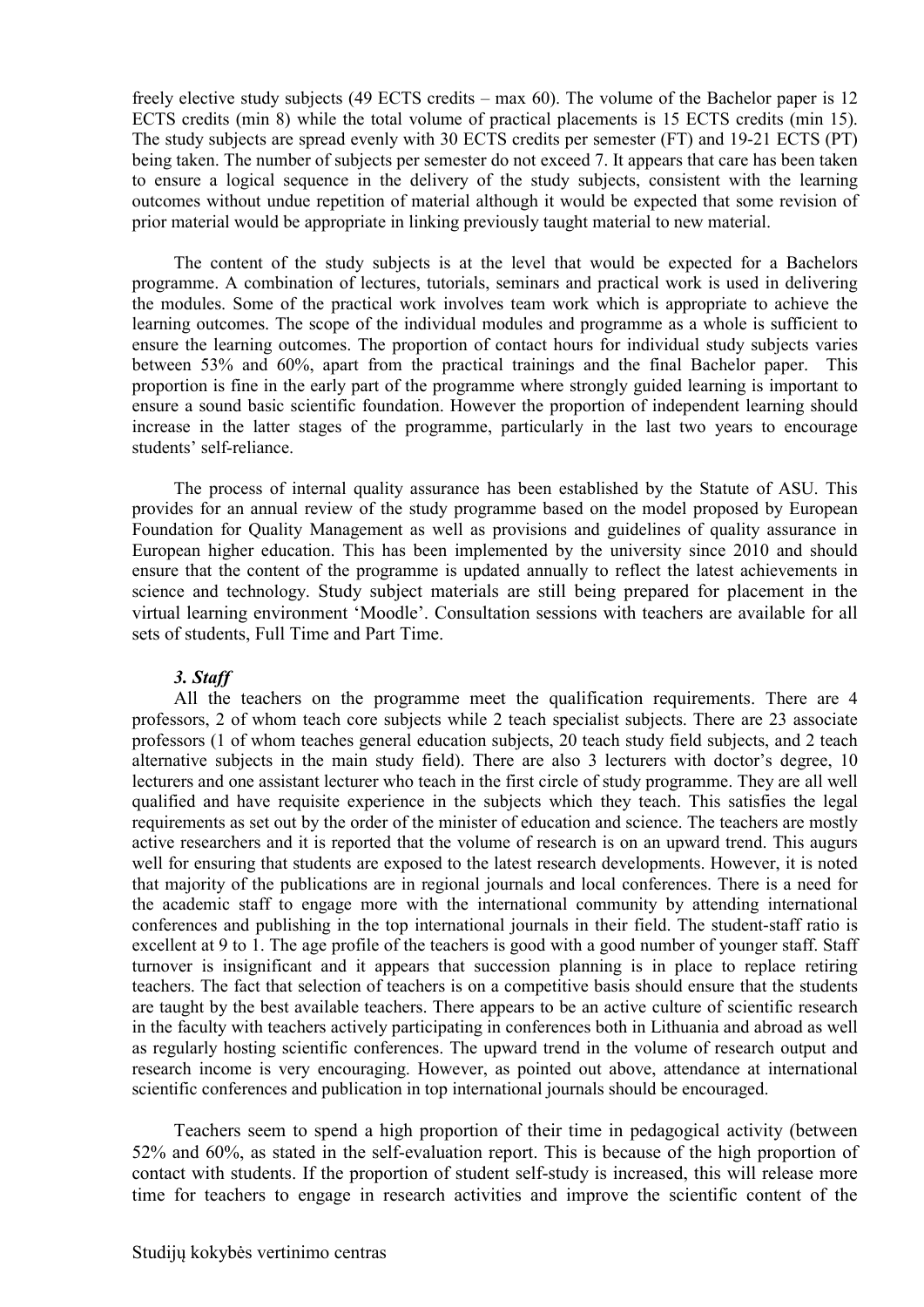studies. The last self-assessment review raised the issue of teachers' continuing education and professional development. It would appear that this issue has been addressed in this selfassessment. Teachers have the right and obligation to develop their professional competence through study trips and research. Opportunities are provided for human resources development implemented in the University, LLP/ERASMUS programme projects, courses of professional development, scientific discussions, scientific-practical seminars, academic readings and international scientific conferences. While these initiatives are good, it is to be noted that most of the study visits are very short (a few days only, as said in the self-evaluation report and also confirmed during the meeting with teachers) which does not allow the participant to engage in the research of the host institution. Longer visits (3 to 6 months) will allow the participant time to absorb the latest technological developments and participate in the research in host institutions to the benefit of his/her own research on return to Lithuania. Furthermore, the high proportion of time spent on pedagogical activities by all teachers, particularly the lecturers and assistant lecturers does not give enough time to develop their research.

#### *4. Facilities and learning resources*

<span id="page-6-0"></span>The classrooms are adequate in both their size and quality. Stationary computer projection facilities are available in the major classrooms and mobile ones are available from the Dean's office for other classrooms. A major renovation programme of the classrooms is being carried out to bring buildings to contemporary European standards. Computer laboratories are equipped with personal computers which have most of the popular CAD and CAE software necessary for the teaching of mechanical design and analysis installed. Solid Edge is the software of choice for teaching product design and regular updates are available direct from the distributor. However, CAE facilities need to be improved greatly – one network licence for ANSYS is grossly inadequate for serious research work given the number of undergraduate and postgraduate students in the department. It is stated that further new software is to be purchased under the project 'Improvement of the First and second Cycle Study Programmes of Agricultural Profile and Teachers' Competence Development' (ŽŪ-SPDK', No. VP1-2.2-ŠMM-09-V-01-002). This project should give priority to improving the CAE facilities. One of the weaknesses pointed out by the previous selfassessment review is the lack of sufficient modern technical equipment and research facilities. It appears that since then there has been great improvement in the laboratory facilities for practical work, many of which are now equipped with quite modern facilities and equipment. However, the machine design and mechanics laboratories, in particular, still require modernising The science, studies and business centre project 'Nemunas Valley' is also providing new laboratories and modern equipment which should provide opportunities for the teachers to engage in front-line research. However, they must engage more with international centres of excellence in the appropriate fields through visits, attendance at international conferences and publication in international journals. Practical training of students is conducted in companies, farms and institutions. Placements with such organisations are coordinated by the Careers' Centre. Discussion with teachers and students indicate that there is no problem in finding placements for students. Arrangements are also available for placement in other institutions. Library resources seems to be good with a good volume of titles and copies as well as subscription to 18 000 scientific journals accessible through 18 foreign electronic data bases in addition to printed journals. Electronic copies of theses and dissertations are available in the library and are placed in the general Lithuanian database. There is provision for books and publications unavailable in the library to be obtained through the National libraries or through interlibrary loans. Textbooks and other publications are sufficient and available in the electronic database accessible to students. Some monographs have been prepared by university researchers who teach on the study programme. However, these need to be constantly updated with more modern material. Implementation of the virtual learning environment is still in the early stages.

## *5. Study process and student assessment*

<span id="page-6-1"></span>Student admission is on a competitive basis. Competition is based on scores in maturity examinations in 3 subjects related to the programme of study (Maths, Physics and Lithuanian) plus a foreign language multiplied by weighting coefficients. The students with the highest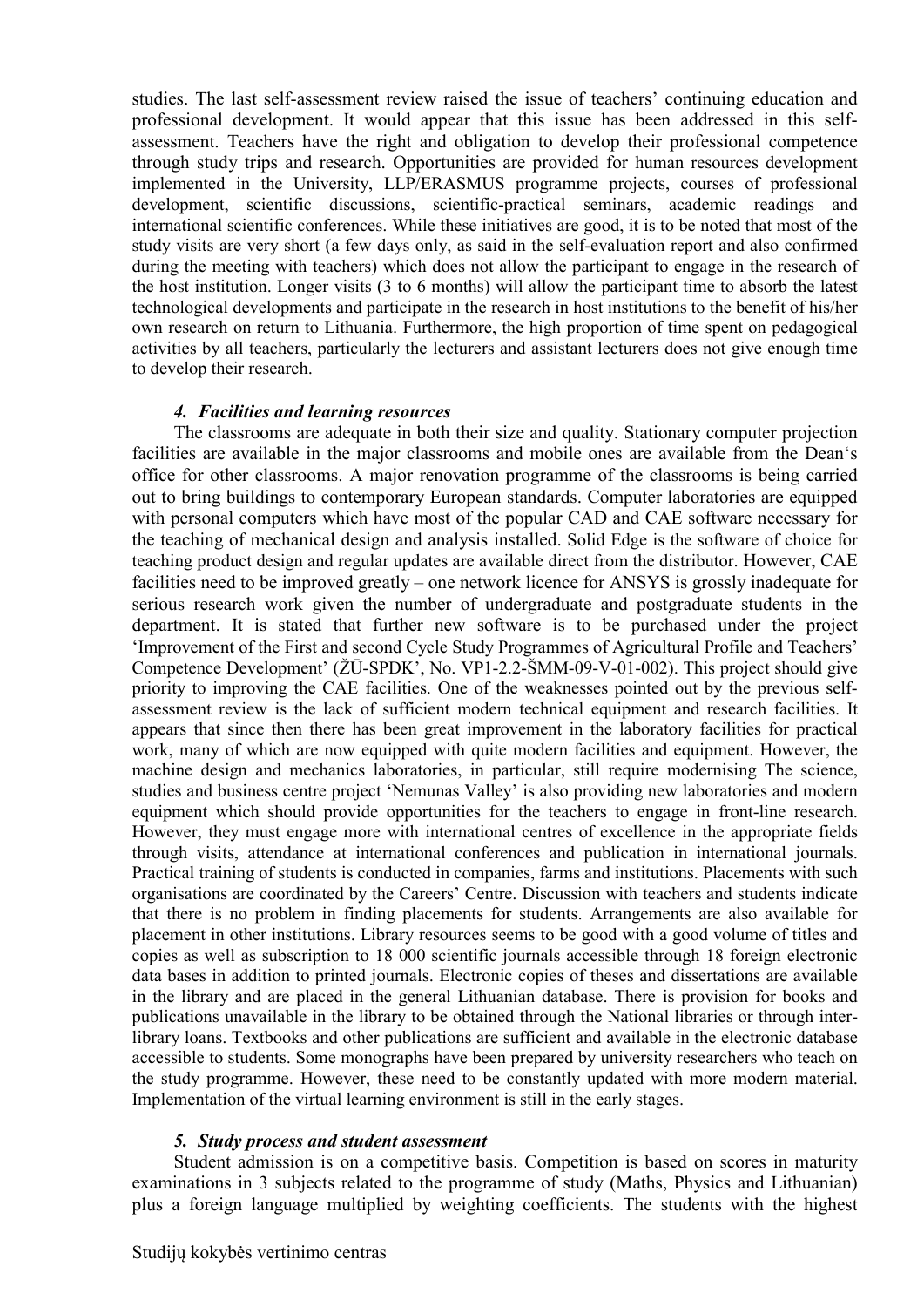scores are offered state financed places. Non-state financed places are available for those with lower scores.

The study process is well organised and adequate provision is provided for the students to achieve the learning outcomes. Self-study is regulated centrally by the university (not more than 50 percent). A relaxation of this regulation of the proportion of self-study for the later stages of the programme, particularly the last two years, will encourage students to develop the culture of independent learning and reduce the teaching load of teachers. Opportunities exist for students to participate in artistic activities – Choir, folk dancing, folk music etc. Support is available for socially disadvantaged students e.g. free accommodation, and scholarships.

Students are supposed to be able to participate in student mobility programes – Erasmus, NOVA-BOVA etc. However, according to the self-evaluation report, very few students are able to avail themselves of this opportunity because of language problems and inability to find appropriate study subjects in the host universities. Some students reported that in some cases, learning agreements reached before proceeding on Erasmus were not honoured and the student had to make up the subjects missed while studying abroad. The low number of study subjects taught in foreign languages also limits the number of in-coming students. The faculty should be more supportive of students wishing to participate in mobility programmes by accepting approximate mapping of host university modules to the ASU study subjects.

The assessment of courses are based on a 10 point scale approved by the Minister for Education. Bachelor is awarded based on the cumulative score over the programme. Students are made aware of the assessment tasks and the assessment criteria at the beginning of the course. They also get guidelines for self-study work. Regular testing is carried out through interim tests. Students with poor performance are invited for individual councelling. Surveys conducted to elicit the demand for Agricultural Engineering and Management specialists and the satisfaction of employers with the skills of the graduates indicate that there is a continuing demand for graduates of the programme and that employers are satisfied with the parctical abilities and communication skills of the graduates. However, they were dissatisfied with the theoretical knowledge of some graduates. This has led to a review of the programme and the introduction of study subjects to remedy this.

Admission numbers have been falling particularly for full time students – large fall in the last 2 years to only 15 students from 51 in 2007. There are demographic reasons for this but the limited number of state-funded places (voucher system) is also partly responsible because of the high cost of tuition fees (please refer to the general overview report (annex)). There is a danger that due to the falling number of students there may not be enough graduates to satisfy the employment needs of the agricultural sector of the economy in the future. It also poses a threat to sustainability of the large number of staff teaching on the programme.

#### *6. Programme management*

<span id="page-7-0"></span>The faculty administration is responsible for organisation of studies and administration of students' work and their achievements including documentation of registration, timetabling of courses, records of coursework results, examinations and grades achieved, student mobility, academic achievements and final degree grades. The study programme is monitored by the study programme committee. The committee is made up of teachers on the study programme plus a student representative and a representative of the social stake holders. Programme management procedures are governed by the University Statutes. The process of administration of the study programme and internal quality assurance is provided for in the University Statute and in the Conception of University Study Quality Assurance created in 2008 and is based on the European Foundation for Quality Management. Information and data on implementation of the programme is collected through annual surveys of students and biennial survey of teachers, as stated in the selfevaluation report. The information and data are analysed and published. The data collected is very comprehensive. Many changes were made to improve the study programme following the recommendations of the last internal evaluation. According to employers' opinion, referred in the self-evaluation report, the changes in the study programme in terms of applied engineering,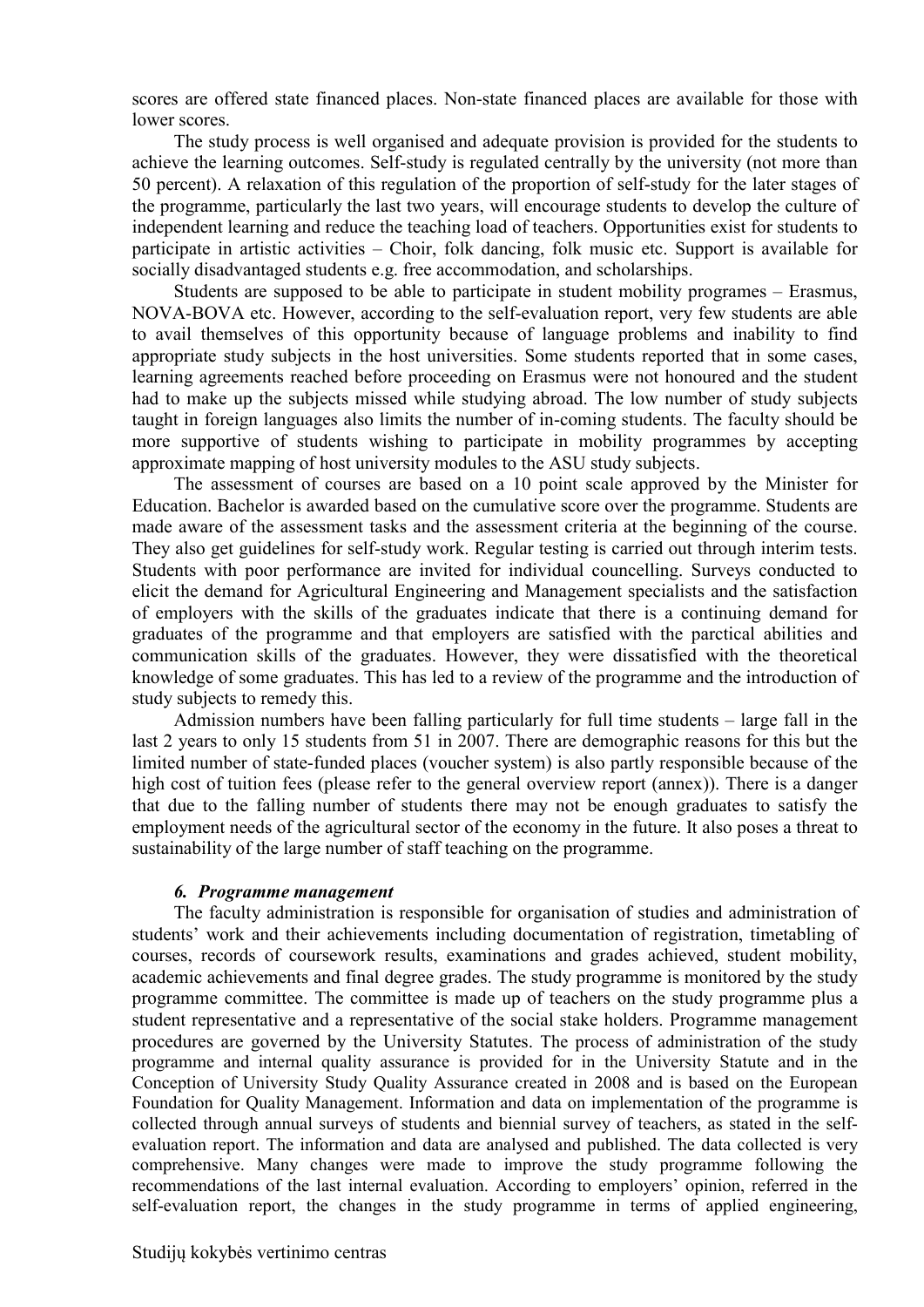environment, safety and business management are timely and appropriate. This was confirmed during the meeting with graduates and employers. However they would like more students to gain experience with companies working in occupational safety.

Regular internal reviews also help to renew the programme. Students and social stakeholders are represented on study programme committee as well as on internal and external reviews. However, the huge workload of the Committee members in the study process leaves little time for direct improvement of study quality and this is seen as a hindrance to improving programme quality and efficiency. Therefore it is felt that the efficiency and effectiveness of the internal quality assurance measures could be improved by reducing the workload of the teachers.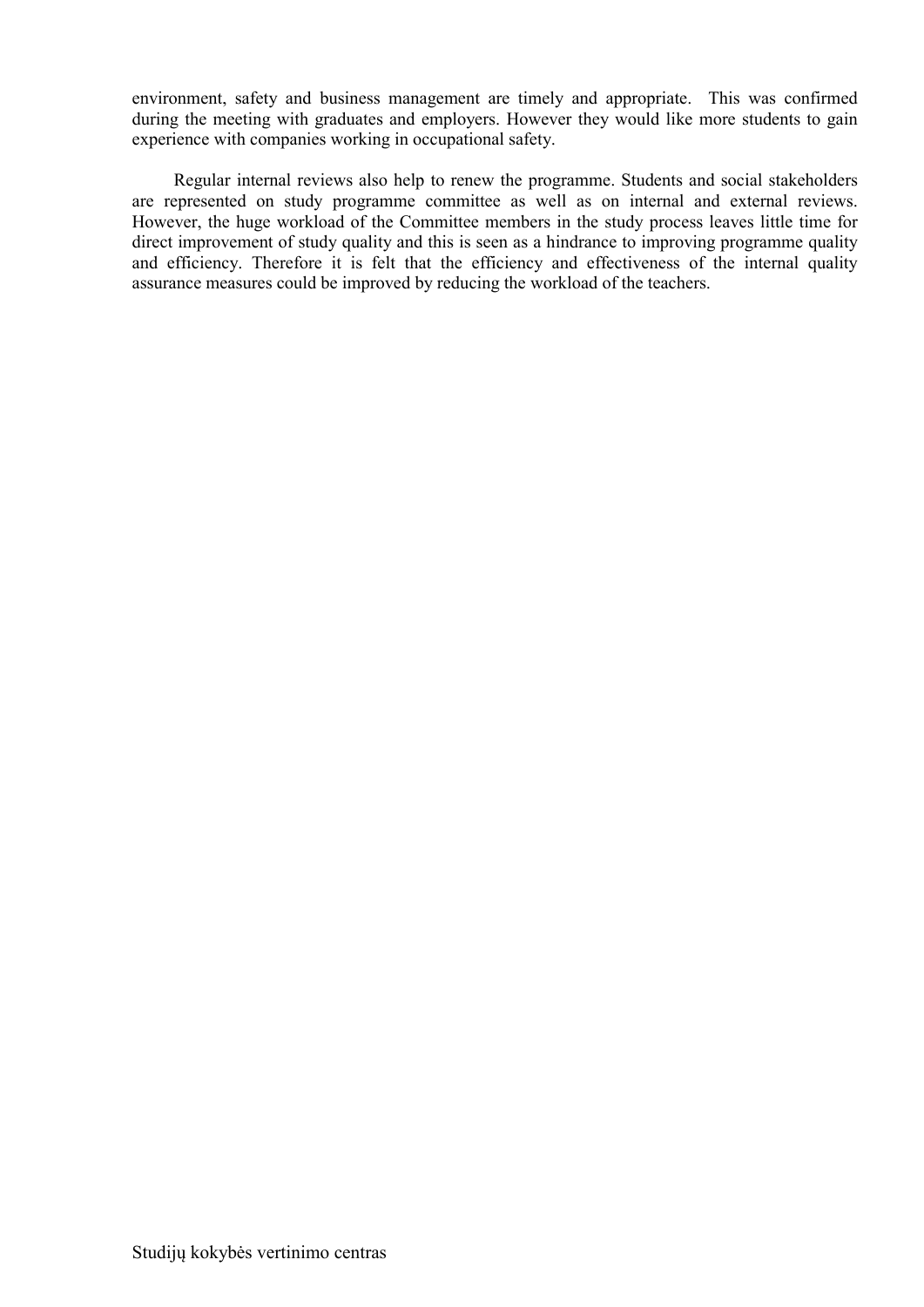#### III. RECOMMENDATIONS

<span id="page-9-0"></span> 3.1. The proportion of student independent learning should be increased in the latter stages of the programme, particularly in the last two years to encourage students' self-reliance.

3.2. The proportion of teacher's time spent in pedagogical activity should be reduced to release more time for teachers to engage in research activities and improve the scientific content of the study subjects.

3.3. Provision should be made for teachers to make longer international visits (3 to 6 months) which will allow the participant time to absorb the latest technological developments and participate in the research in host institutions to the benefit of their own research on return to Lithuania.

 3.4. Academic staff should engage more with the international community by attending international conferences and publishing in the top international journals in their field.

 3.5. More students should be encouraged to participate in international mobility programmes by expanding the range of optional subjects, making it easier for them to find appropriate study subjects in host institutions.

3.6. The number of study subjects taught in foreign languages should be increased to encourage the number of in-coming international students.

3.7. CAE facilities (hardware and software) should be greatly improved. It is stated that further new software is to be purchased under the project 'Improvement of the First and second Cycle Study Programmes of Agricultural Profile and Teachers' Competence Development' (ŽŪ-SPDK', No. VP1-2.2-ŠMM-09-V-01-002). This project should give priority to improving the CAE facilities.

3.8. A strategy should be devised to arrest the decline in the number of students admitted to the programme including, increasing the number of state-funded places.

#### IV. SUMMARY

#### 1. Programme aims and learning outcomes

#### Strengths:

The study programme addresses a real on-going need of providing manpower to fill vacancies in companies in the agricultural sector of the Lithuanian economy. Therefore graduates are very likely to find employment.

The programme aims to produce graduates who are multi-skilled, possessing both engineering and management skills. This particular combination of skills is a great advantage when working for small companies which make up a large percentage of the Lithuanian agricultural sector. These companies are unlikely to be able to employ a specialist in business and environmental management in addition to a specialist engineer. The skills set also means that graduates have a wide range of employment opportunities.

The learning outcomes are based on the Dublin descriptors thus ensuring that the graduates of the programme receive training of an international standard. Opportunities are available for participation of students and teachers in international mobility programmes such as Erasmus, NOVA-BOVA etc. with a view to reinforcing the international purview of the study programme.

#### Weaknesses

Insufficient participation of students in international mobility programmes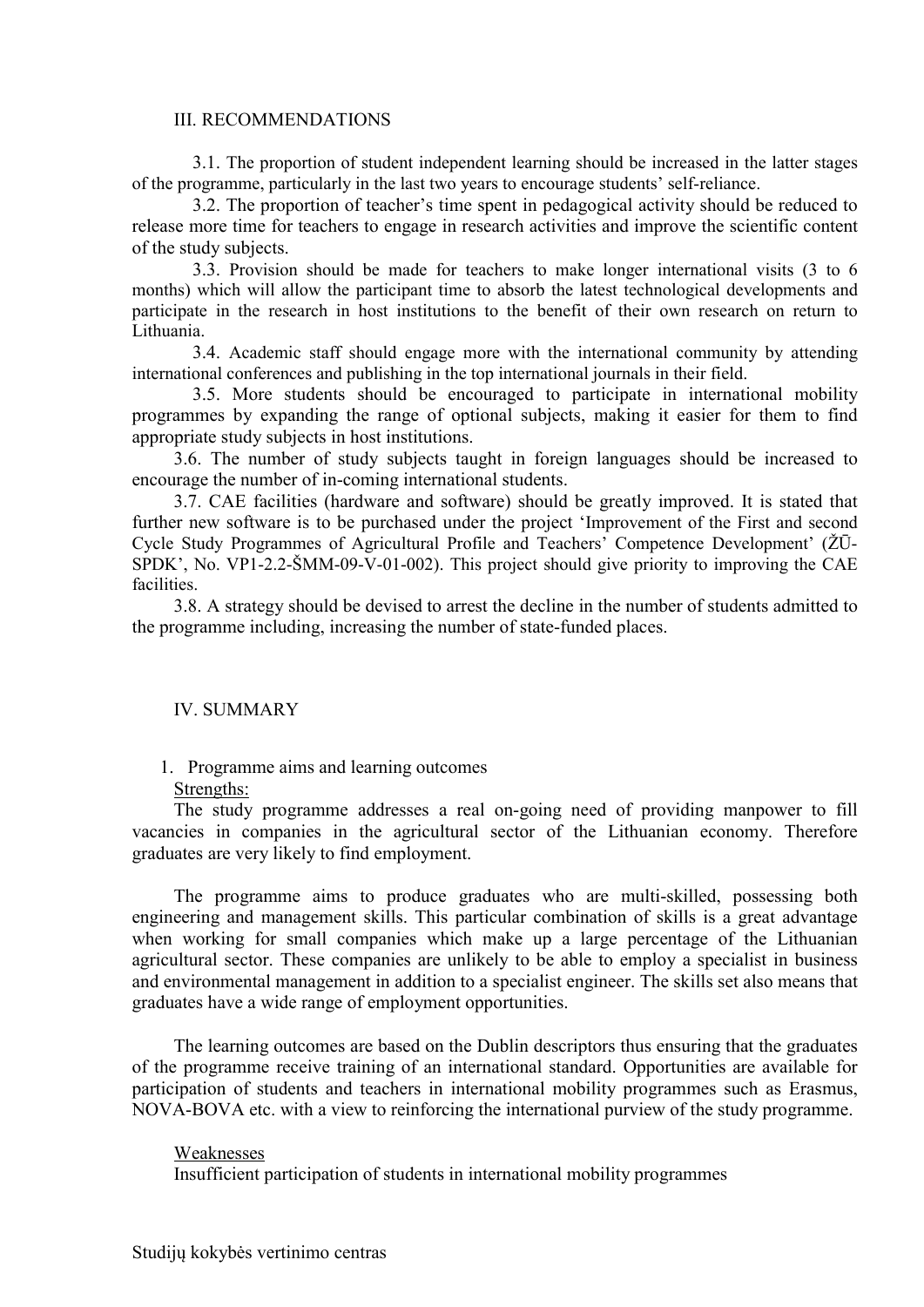## 2. Curriculum design

## Strengths

The curriculum meets all legal requirements

Study subjects are spread evenly over the programme and a logical sequence in their delivery consistent with their delivery is apparent.

Process of internal quality assurance has been implemented.

### Weaknesses

The proportion of contact hours in individual study subjects is quite high (53 to 60 percent) resulting in high teaching loads for teachers.

## 3. Staff

#### Strengths

All teachers are generally well qualified and sufficiently experienced and meet the qualification requirements.

There is an upward trend in research income as well as the volume of research output with active participation in conferences and organisation of conferences.

Teachers have the right and obligation to develop their professional competence through study trips and research and opportunities provided for human resources development implemented in the university.

#### Weaknesses

Teachers spend too high a proportion of their time in pedagogical activity leaving insufficient time for research.

Most study visits are very short and insufficient for teachers to engage in the research of the host institution and absorb the latest technological developments in their field.

Insufficient participation in international conferences and publication in top international journals.

- 4. Facilities and learning resources
	- Strengths

Major renovation of classrooms.

Weaknesses

Insufficient CAD/CAE facilities for teaching and research. Incomplete implementation of the virtual learning environment (Moodle)

#### 5. Study process and student assessment

#### Strengths

Admission based on competition. Best students get state financed places. Scholarships for exceptional academic performance Help available for socially disadvantaged students

Weaknesses Falling number of students Voucher system limiting number of state-financed places. Low take-up of mobility programmes

6. Programme management Strengths Structures for programme management are in place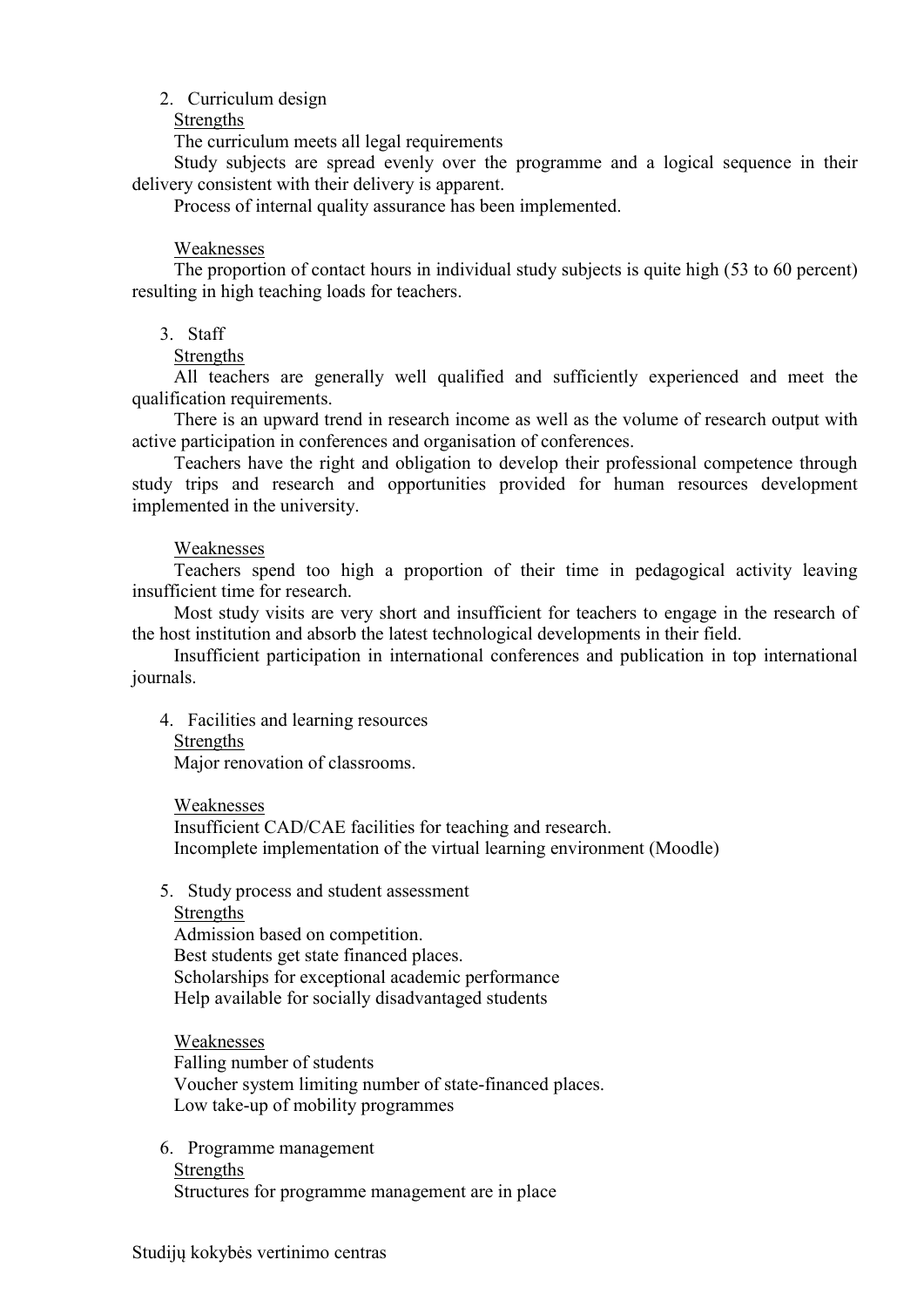A huge amount of data is gathered and analysed and made available to stakeholders All stakeholders (teachers, students, social stakeholders) are represented on programme evaluation panels and regular surveys of student and teachers are held.

Opinion of employers are sought on changes to the study programme.

# **Weaknesses**

Lack of efficiency in improvement of study quality due to huge workload of teachers.